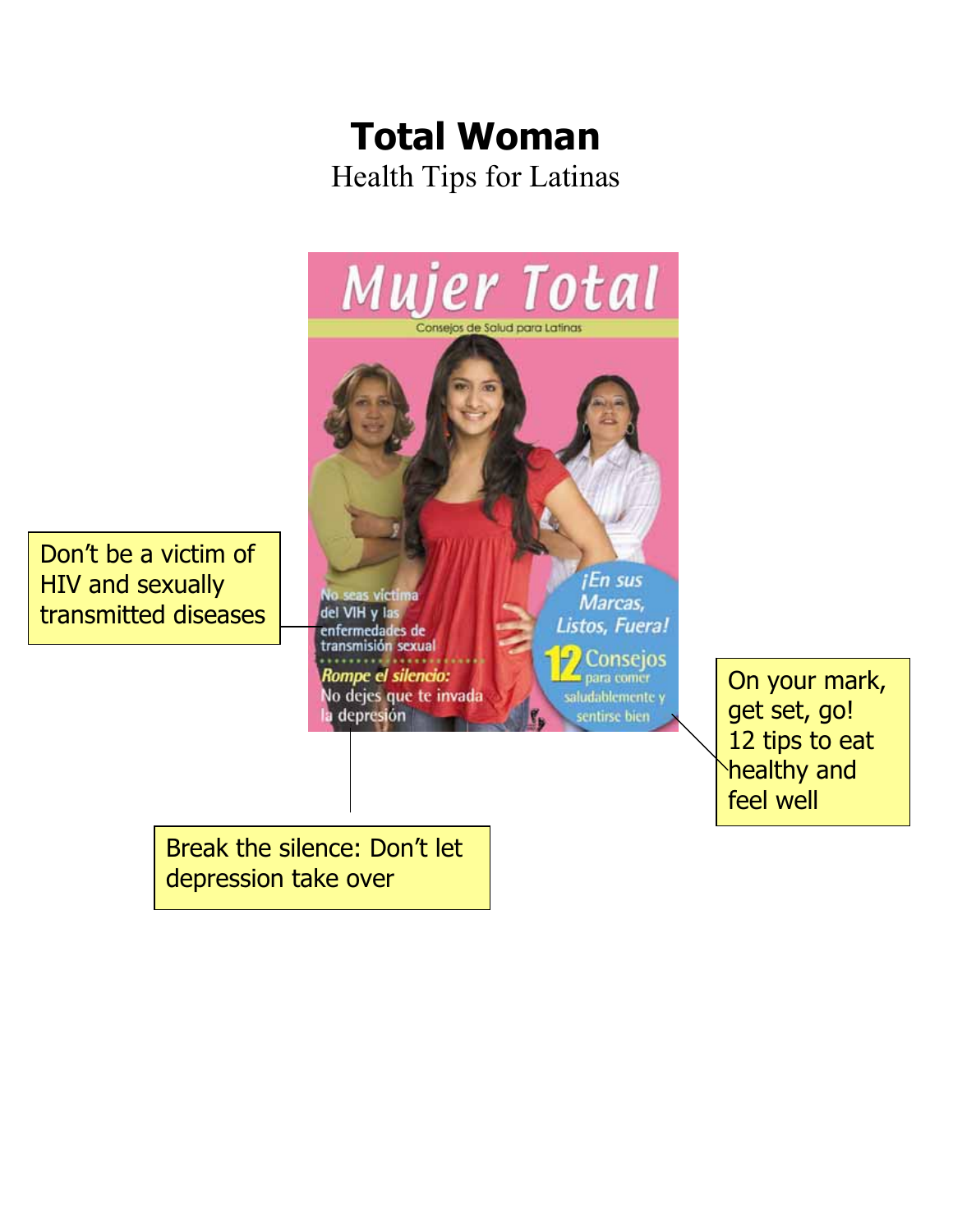# Total Woman: Health Tips for Latinas

Who is the Total Latina woman?

She's resourceful. She's happy. She takes care of her family. Perhaps she stays home, works or goes to school. It may not always be easy for her to juggle so many things. And if she's moved away from her country of origin to a new place, it may not be easy to function in a new environment, where not everyone speaks the same language or has the same ways of doing things. One thing for sure, the total woman is very important. And so is her health.

Being healthy is more than just not being sick. It's about feeling good. That is why it is so important that you learn as much and do as much as you can to take care of yourself totally: your physical and your mental health. *Total Woman* will help you do that.

Read carefully the following health tips. Talk with your friends about what you learned. Ask your doctor questions. Take control of your health. When you take care of yourself, it shows that you love your life and the ones you love.

#### **Become a total woman.**

| Page    | Subject                                                                  |
|---------|--------------------------------------------------------------------------|
| 1       | Make your doctor your friend: Take advantage of your visit to the doctor |
| 2       | Tell me what you eat  and I will tell you how healthy you are            |
| 4       | <b>Stress</b>                                                            |
| 5       | Bad company: Alcohol, drugs and cigarettes                               |
| 6       | Break the silence: Don't let depression take over                        |
| 8       | Love doesn't hurt: Put a stop to domestic violence                       |
| 9       | Vaccinations are not just for kids                                       |
| 10      | Avoid little surprises: Plan your family                                 |
| $12 \,$ | Don't be a victim of HIV and sexually transmitted diseases               |
| 14      | Cervical cancer: A problem for Latinas                                   |
| 15      | Seven questions you should ask about breast cancer                       |
| 16      | Mother's best gift: Breast milk                                          |
| 17      | Your teeth are talking: Listen!                                          |
| 18      | Health Resources in Spanish (back cover)                                 |

Total Woman was written by health professionals in North Carolina using reliable sources. However, it is not a substitute for your doctor's advice.





Need more information? Call the North Carolina Family Health Resource Line 1-800-367-2229

80,000 copies of this public document were printed at a cost of \$16,695 or \$.21 per copy (6/07).

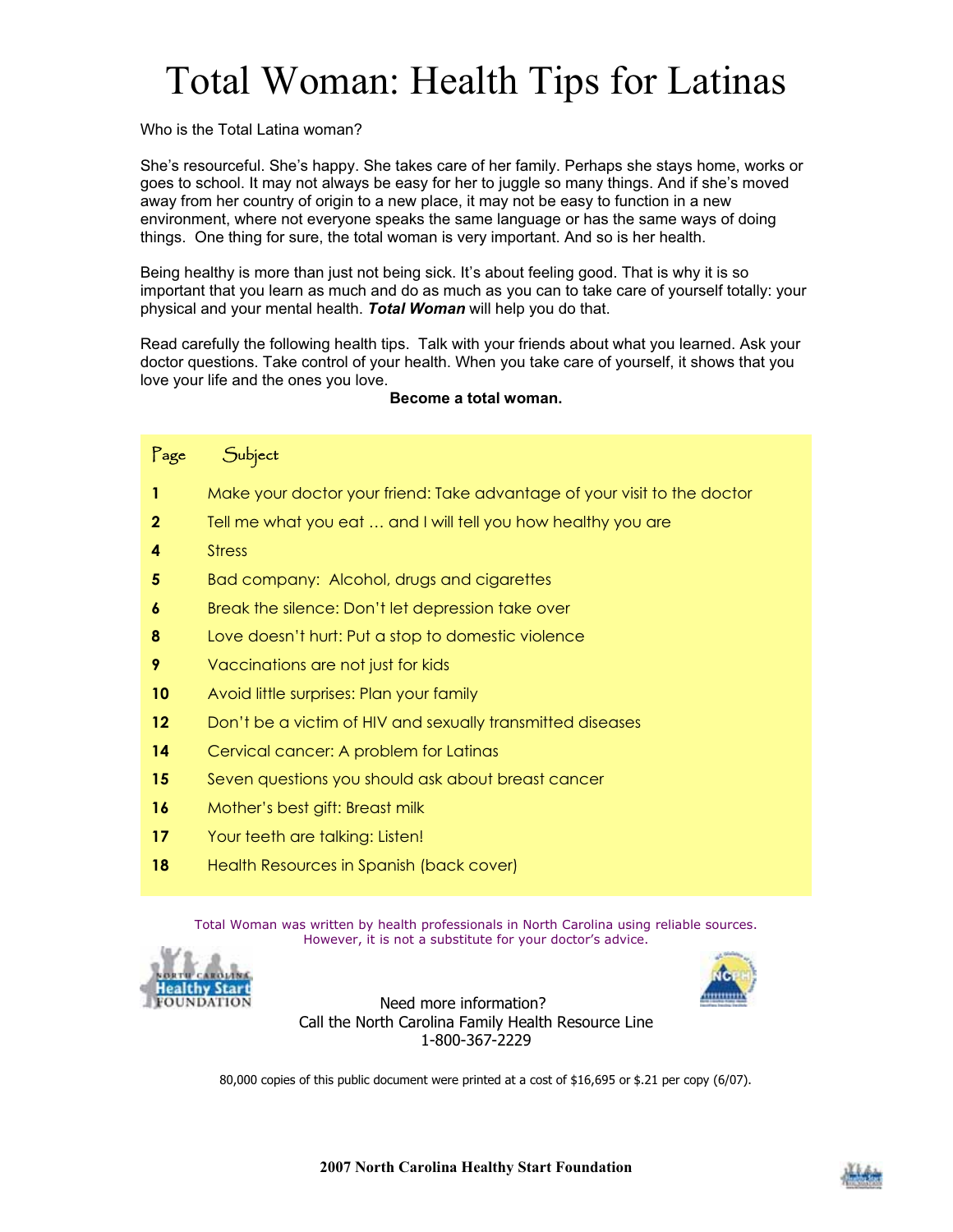# **Make Your Doctor Your Friend: Take Advantage Of Your Visit To The Doctor**

Women need to be smart about their health. For that reason, it's important to take advantage of your medical visit. Make the most of your visit to the doctor.

Follow these tips:

- 1. Ask to use a professional interpreter if you don't speak English well.
- 2. Tell your doctor about any medicines, vitamins, contraceptives, herbal teas or home remedies you use. Take the boxes, bottles or labels to your visit.
- 3. Let your doctor know if you are allergic to any medicine, are pregnant, nursing or have a chronic illness.
- 4. Know the dates you started and ended your last menstrual period, and the dates of your last Pap smear and mammogram (exam of the cervix and breasts).
- 5. Know your medical history (health problems your parents and relatives have had) like diabetes, cancer and high blood pressure. They can be risk factors for your health.
- 6. Don't be afraid to ask questions. Write down your questions before your appointment.
- 7. If you are embarrassed or don't want to talk with your doctor in front of your mother, partner or relative, make an appointment just for you. Or talk with your school advisor.
- 8. Ask your doctor to prescribe generic drugs. They cost less than name brands.
- 9. Make sure you understand your prescription. Ask what the medicine is for, how long and at what times you should take it, how to take it, if it has side effects and what you should do if they occur. Go over the instructions with your pharmacist when you pick up your medicine.
- 10. Ask about payment options. Many clinics have reduced rates or payment plans for people who don't have insurance.

# **Your Health And Well-being Is A Team Effort Between You And Your Doctor**

Your doctor should know your medical history and be able to suggest routine exams based on your age and health. Find out the hours and phone numbers of your doctor's office and ask what you should do in case of an emergency.

#### **Is The Treatment Worse Than The Sickness?**

When medicine is not used right, it can cause health problems rather than heal them. When you buy over-the-counter medicine read the instructions well. Be sure what it is for and how much to take. Buying over-the-counter medicine in Latino stores can be dangerous. Some may not be approved for use in the United States or be out of date. Always check the expiration date, and don't mix medicines without talking with your doctor.

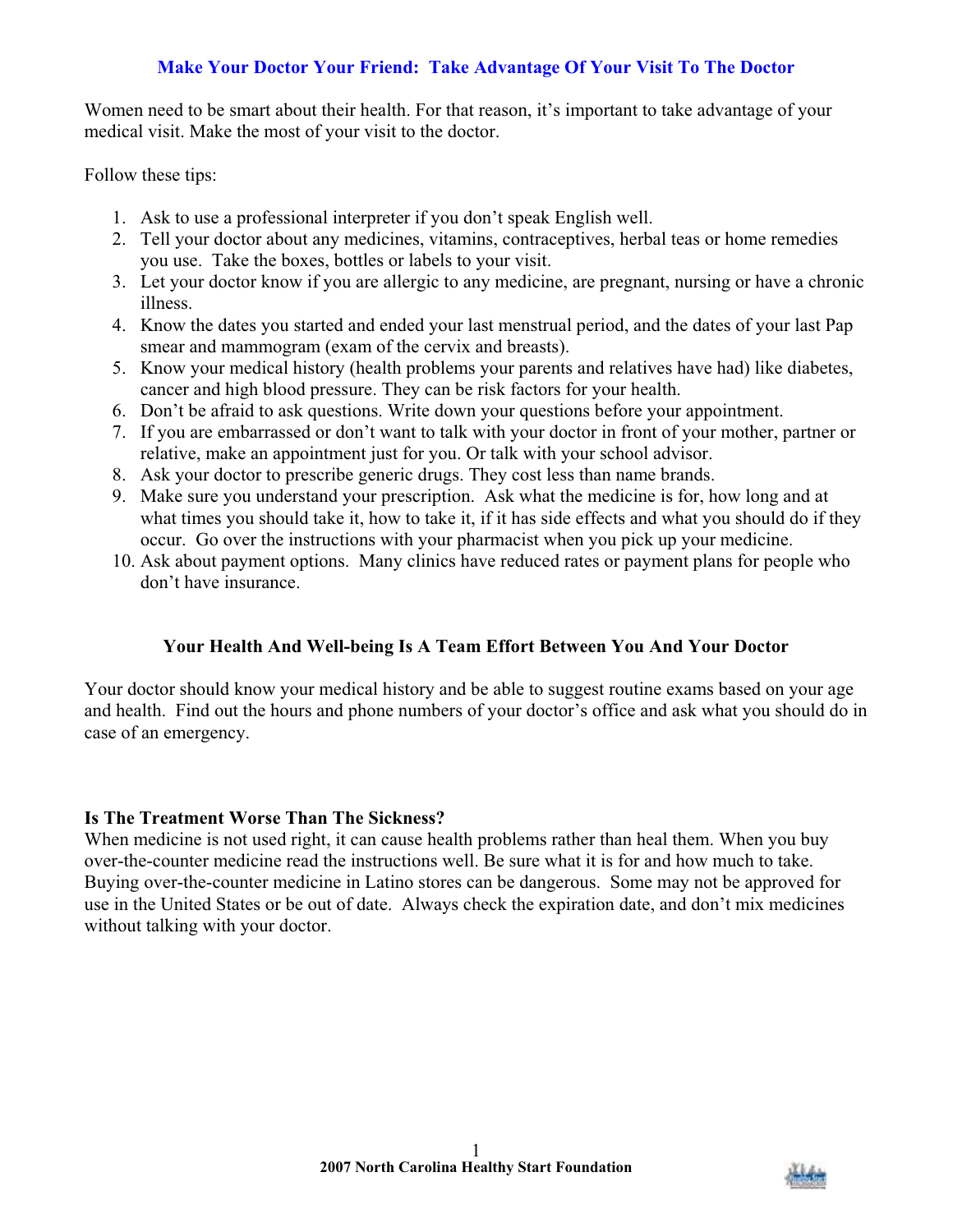# **Tell Me What You Eat, And I Will Tell You How Healthy You Are…**

(note to English reader, this is a popular Spanish-language idiom/figure of speech "tell me … and I'll tell you" )

Eating is not only necessary to live, but eating well is necessary to live with quality. Eat healthy, and you have a better chance of being healthy. If you want to have more energy and reduce your risk of heart disease, diabetes, some types of cancer and obesity, pay attention to what you eat. So eat smart … and move more [keep active].

# **On Your Mark, Get Set, Go!**

If your diet needs a change and you don't know how to start, follow these easy tips:

- 1. Plan your meals with healthy foods and 100% fruit and vegetable juices.
- 2. Pick whole grain products instead of white bread, pasta and rice.
- 3. Replace whole milk products with light or low-fat products.
- 4. Avoid fried foods. Choose grilled, baked or steamed.
- 5. Cut back on sweets choose fruits and vegetables instead.
- 6. Keep healthy snacks at hand. You tend to eat what you can reach.
- 7. Choose small or regular sized portions, not extra large sizes.
- 8. Eat at the table, don't drive, watch TV or talk on the phone while you eat.
- 9. Put your plate aside when you start to feel full.
- 10. Don't skip meals you may eat too much at your next meal.
- 11. Eat when you are hungry, not because you're bored, anxious or tired.
- 12. Keep with it and don't get down. If you slip one day, get back on track.

*When Latinos come to the United States, changes in their diets and lifestyles may tend to make them gain weight.* 

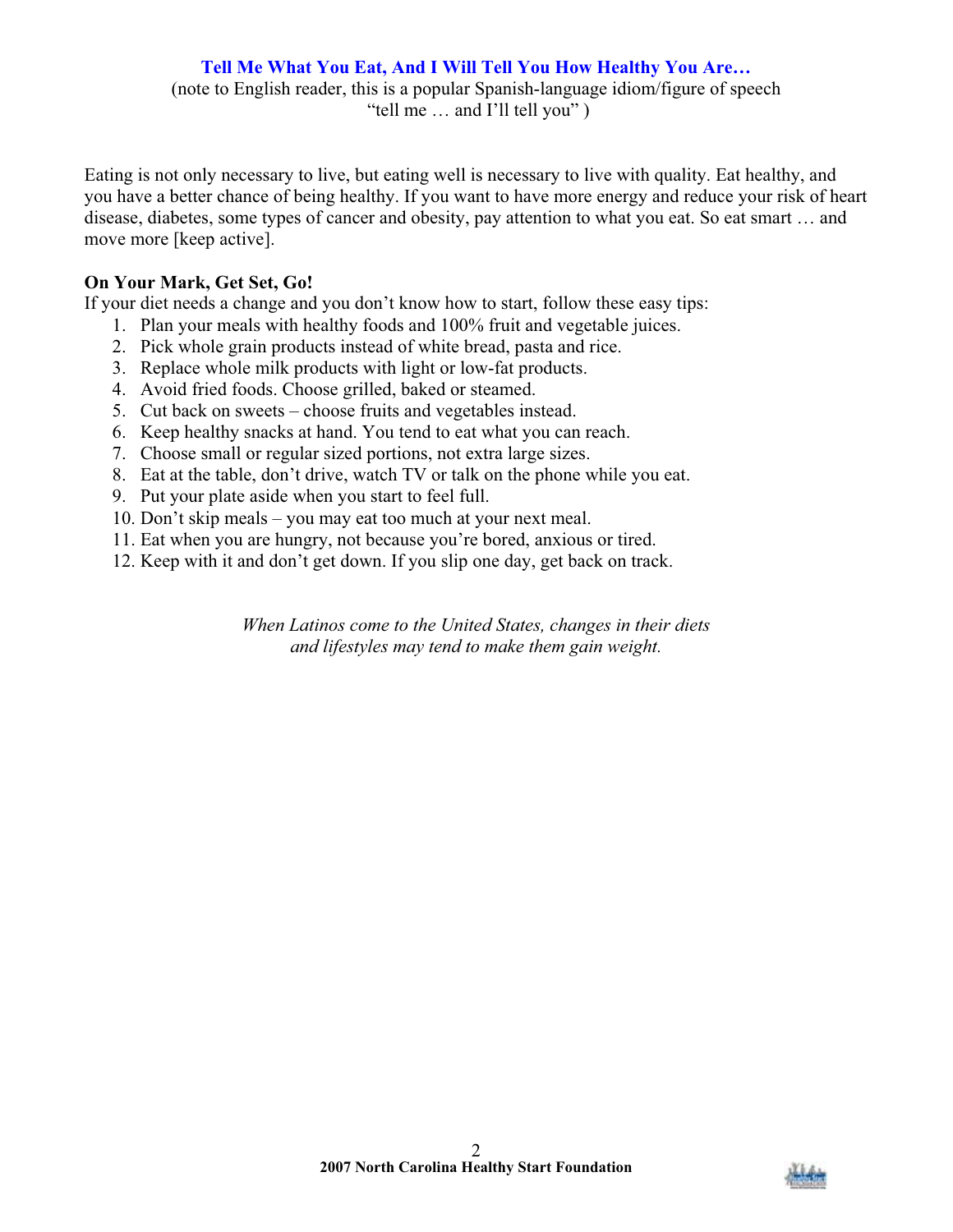## **Move! Ideas To Make Exercise Part of Your Everyday Life**

- Listen to music while you exercise or clean the house.
- Park far away from the door where you work or where you go.
- Use the stairs, not the elevator.
- Dance alone or with your kids to your favorite songs.
- Turn off the TV and go out and play with your family.
- Take your children to the park.
- Work in the garden.
- Walk during your lunch time.
- Take a walk with your dog.

#### **Ideas for Getting In Shape After A Pregnancy**

- **Losing weight slowly is best and it won't affect your milk production.**
- Breastfeeding may help you lose weight more quickly.
- Limit soft drinks; and drinks or juices with a lot of sugar.
- Eat more fruits and vegetables.
- Eat smaller sized portions.
- $\blacksquare$  Move get out and walk with your baby.
- Forget about fad diets ("dieting"). It's better to choose one or two healthy habits and maintain them.

#### **Take A Multivitamin With Folic Acid Daily**

Folic acid is one of the best gifts you can give your body. Take a multivitamin with 400 micrograms of folic acid daily and you may reduce the risk of some types of cancer, heart problems and future problems with your bones. If you're thinking about becoming pregnant, folic acid may reduce the risk that your baby is born with spina bifida or brain defects. Make sure you take multivitamins for at least one month before becoming pregnant and daily during your pregnancy. All women need multivitamins from the time we begin to menstruate. By the way, multivitamins really don't cause weight gain. So buy them today in any supermarket or pharmacy.

#### **Invest In Your Health**

For the price of a soda from a vending machine you could buy a healthy snack like an apple, banana, orange, carrots or low-fat yogurt.

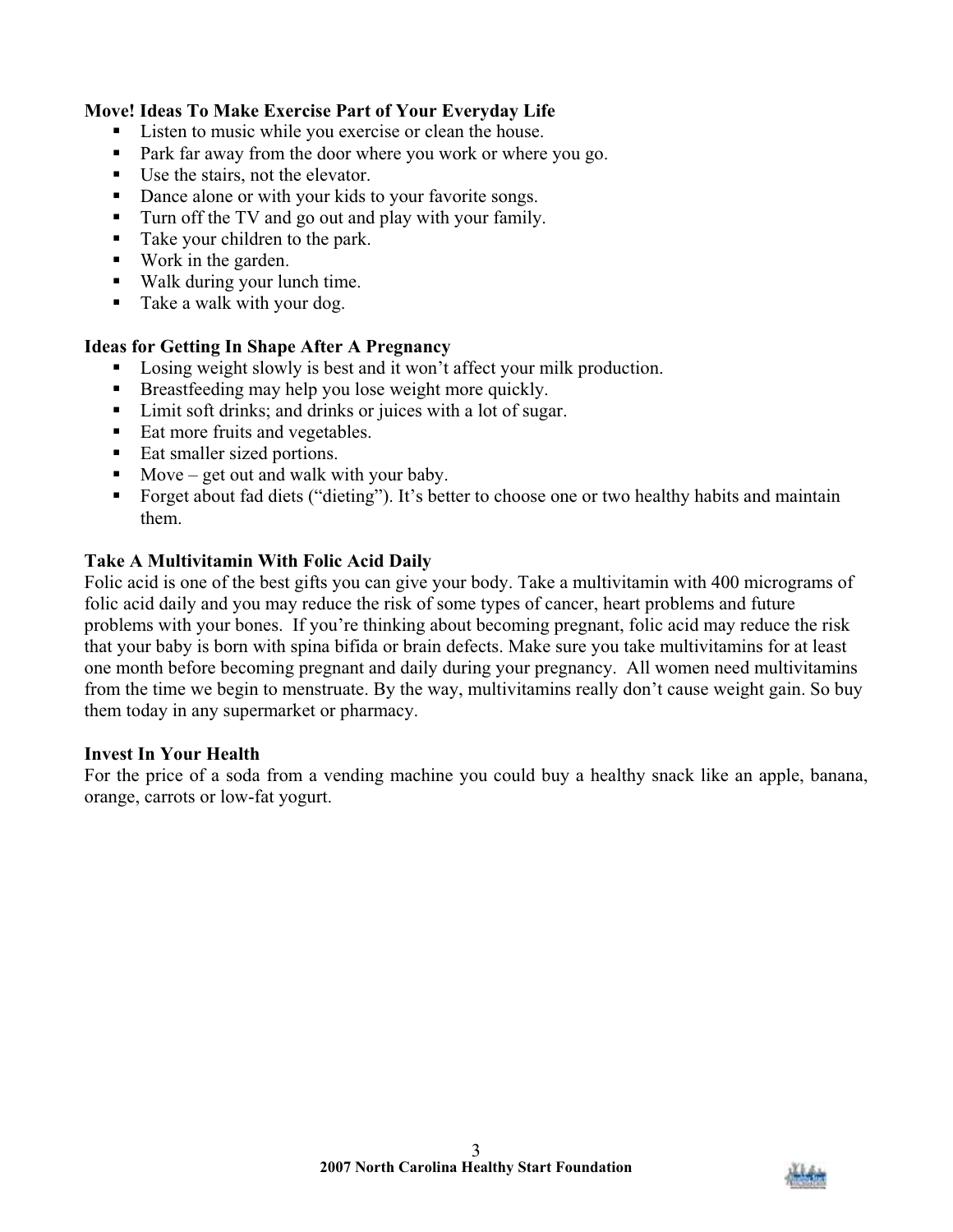#### **Stress**

It's normal to feel tense or stressed once in a while. It happens to all of us, especially if we have a lot to do or if we are working moms or students. What's important is that you control your stress in a healthy way. How do you feel when you are stressed? Does your head hurt? Do you grind or clench your teeth? Do you feel worried, angry or anxious? And when you feel that way, what do you do? Think about what stresses you out and what you could do to relax. Write down your thoughts.

#### **When I'm Stressed I Feel:**

- 1.
- 2.
- 3.

# **These Are The Things That Stress Me Out:**

- 1.
- 2.
- 3.

# **We All Have Different Ways Of Relaxing, What Are Your Favorites?**

My three favorite ways to relax are:

- 1.
- 2.
- 3.

# **Ideas To Control Stress:**

Mark the activities you'd like to try the next time you are stressed.

- 1. Go for a walk
- 2. Talk with a friend
- 3. Take a warm bath
- 4. Watch a fun movie
- 5. Read a magazine
- 6. Exercise
- 7. Clean the house (it works for some!)
- 8. Listen to your favorite music
- 9. Go shopping

Drinking alcohol or taking drugs to reduce your stress is just a false sense of relief. In the long run it damages your health. If you abuse alcohol or drugs to control stress please seek help, call the NC Family Health Resource Line 1-800-367-2229 and ask to speak with the substance use specialist.

If you are thinking about becoming pregnant, learn how to control stress. Stress during pregnancy can cause your baby to be born too early or too small to be healthy.

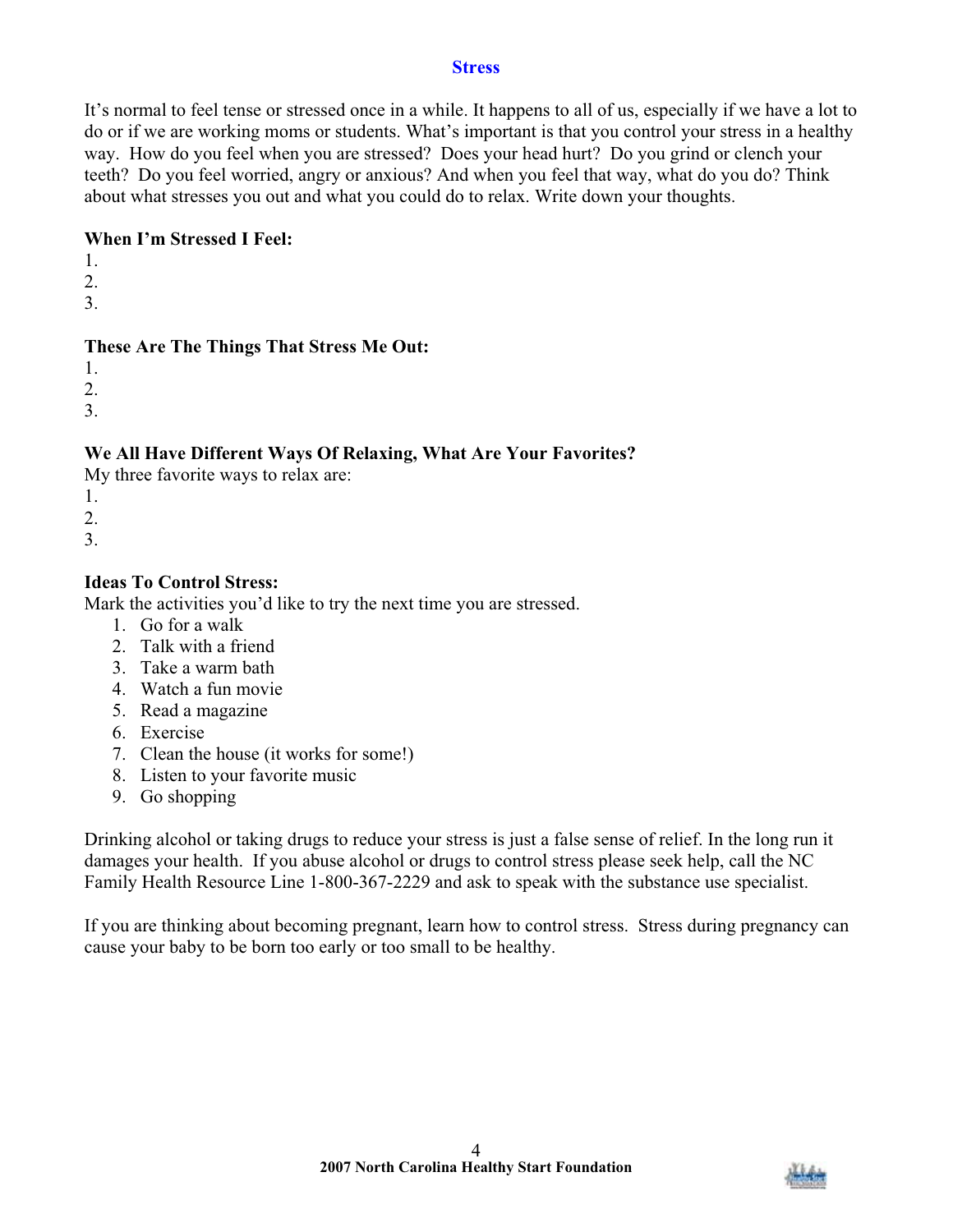# **Bad Company: Drugs, Alcohol and Cigarettes**

## **Alcohol And Drugs Are Dangerous Substances That Can Cause:**

Physical health problems Emotional problems Car and job-related accidents Poor job and school performance Family violence and child abuse Problems with the law

## **Alcohol Is A Bad Guest**

Alcohol is a socially accepted drug. It is a guest at our meals, parties, meetings, weddings and baptisms. But it can be an unpredictable guest that can cause our gatherings to end poorly. Be careful with how much you drink. Alcoholism is a progressive illness that starts out with just a little drinking.

# **Women Can Get Drunk Faster Than Men**

## **Live Drug-Free: Don't Experiment**

Drugs such as marijuana, cocaine, heroin and ecstasy are illegal. They reduce your ability to talk, remember and reason. They make it difficult to move, drive or make good decisions. Addiction can cause serious health problems as well as problems with your friends and family. If this isn't bad enough, you can easily become addicted. Don't experiment. Stay away from drugs.

# **Don't Let Peer Pressure Influence You: Proudly Say "No" To Drugs**

## **Stop Smoking - Do It For Yourself**

There are immediate benefits when you quit smoking, and not just for your wallet. Soon after quitting, your lungs start working better, making it easier to breathe. Your pulse and blood pressure will begin to return to normal. In a few days, your sense of taste and smell will improve. In the long run, it will reduce your risk of developing heart and lung diseases. Do you need help quitting? Call 1-800-QUIT-NOW (1-800-784-8669) It's never too late!

# **Secondhand Smoke Hurts Everyone**

# **Warning For Pregnant and Nursing Women**

Alcohol, drugs and cigarettes during pregnancy can cause women to miscarry and give birth prematurely. Your baby could be born too small to survive or with health problems or birth defects. If you are nursing, the harmful chemicals in cigarettes, drugs and alcohol can pass to your baby through your breast milk and make your baby sick or have growth and learning problems. Pregnant women should avoid being around smokers because cigarette smoke is a risk factor for Sudden Infant Death Syndrome (SIDS) or crib death. If you have problems with drugs and alcohol, speak with your doctor before becoming pregnant and please do not use during your pregnancy or while you are nursing. Protect your health and the health of your baby!

If you or someone you love has problems with alcohol or other drugs, call the NC Family Health Resource Line 1-800-367-2229 and ask to speak with the substance use specialist.

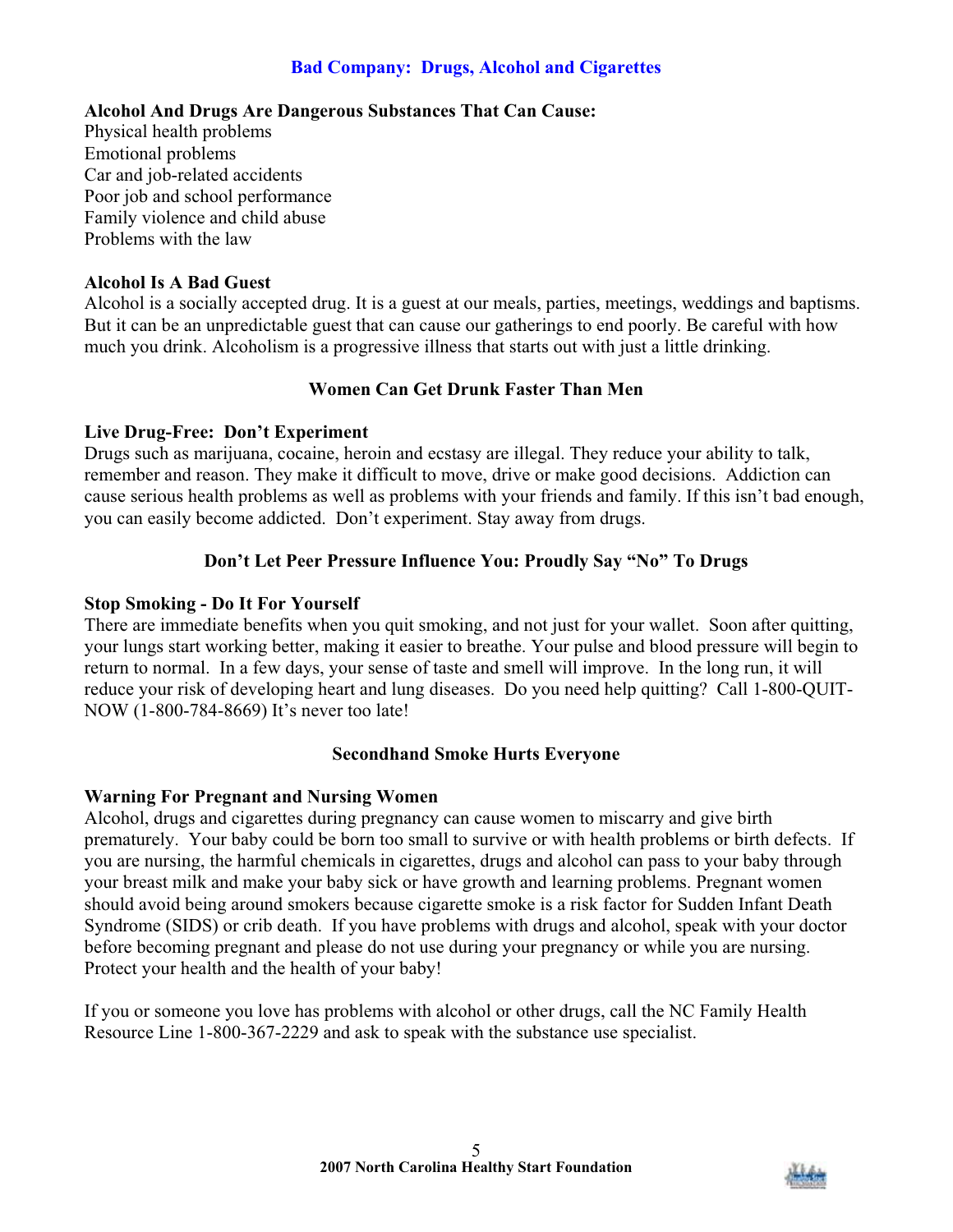# **Break The Silence! Don't Let Depression Take Over**

Once in a while, everyone gets sad. But what happens if your sadness lasts longer than a couple of days and affects your daily life? You may be suffering from depression, a common and treatable illness. And no, depression has nothing to do with being out of control.

Latinas often don't know the symptoms of depression. We may think that we are anxious or tired and that it will go away. How many times have you heard your mom or friend say, "I'm just tired, it will pass," or "It's my nerves, nothing more. A nice tea and I'll be fine." These are some of the ways Latinas may overlook possible symptoms of depression. Sometimes we are embarrassed to talk about our problems and worries with other people. We think they will judge us. But ignoring your feelings will not help you feel better. Seek help and break the silence.

## **Identify The Symptoms Of Depression**

Are you sad or depressed? Take this test!

| 1. Are you sad or very down?                                       | Yes No |  |
|--------------------------------------------------------------------|--------|--|
| 2. Do you cry easily and frequently?                               | Yes No |  |
| 3. Do you lack energy to do things you like? Are you tired?        | Yes No |  |
| 4. Do you sleep more or less than usual?                           | Yes No |  |
| 5. Have you gained or lost weight? Eat more or less than before?   | Yes No |  |
| 6. Do you feel guilty, worthless or hopeless?                      | Yes No |  |
| 7. Do you get angry easily? Do you feel tense and irritable?       | Yes No |  |
| 8. Are you restless, anxious, or worried?                          | Yes No |  |
| 9. Do you frequently have a headache, pain in the stomach or back? | Yes No |  |
| 10. Is it hard to focus or make decisions?                         | Yes No |  |
| 11. Do you want to harm yourself or your baby?                     | Yes No |  |
| 12. Do you think about death, suicide or want to kill yourself?    | Yes No |  |

If you respond "yes" to one or more questions and your symptoms have lasted for more than two weeks, you could be suffering from depression. You need the help of a professional.

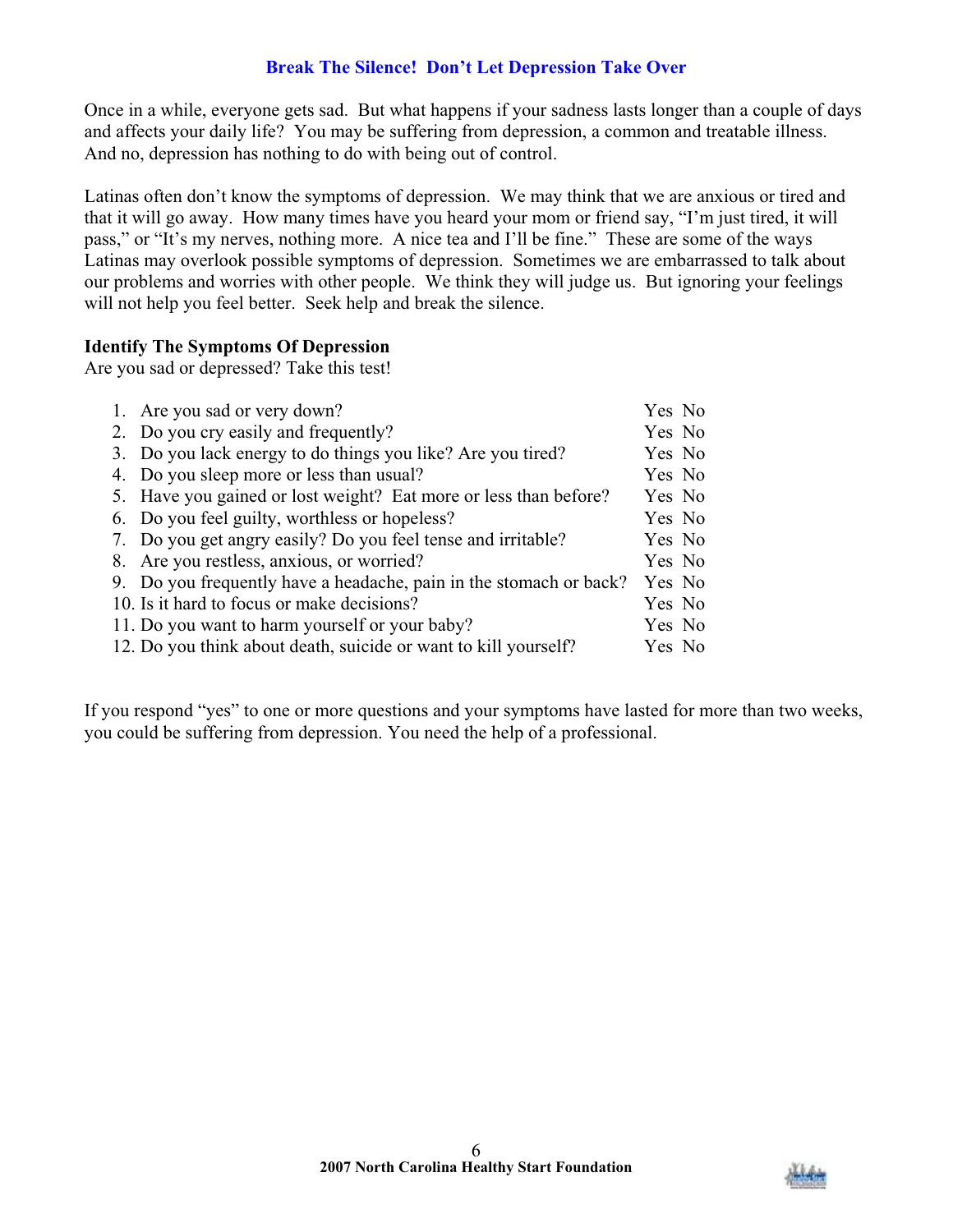# **Depression After Pregnancy**

The arrival of a baby is a reason to be happy, but without doubt it can also be difficult and stressful. Women may experience physical and emotional changes during pregnancy and after giving birth. These changes can make new mothers feel sad, anxious, fearful or confused. For many women, these feelings (called the baby blues) disappear quickly. If these feeling do not go away after more than two weeks or get worse, the woman may be suffering from postpartum depression. This is a serious but treatable condition. Consult your doctor.

## **5 Tips To Banish The Baby Blues**

- 1. Don't try to be super mom. Take time to baby yourself!
- 2. Rest and sleep when your baby sleeps.
- 3. Ask your partner, family member or friend to help you clean, cook or take care of your baby.
- 4. Meet with other moms and talk about your experiences.
- 5. Learn to relax and stay calm.

## **Do You Know?**

- Women suffer from depression almost as twice as often than men.
- Depression affects people of all races, ages and social classes.
- Every year in the United States, more than 20 million people suffer from depression.
- Latinas have slightly higher rates of depression than white women.
- **Many Latinas suffer in silence and do not know there is help.**
- There are many ways to treat depression that are safe during pregnancy and while breastfeeding. Talk with your doctor and follow his instructions.

#### **Seek Help!**

Depression does not only affect you. It affects your entire family. It can hurt your relationship with your partner and children. It can make it hard to study or work. There are many very good ways to fight depression. If you think you or someone close to you suffers from depression it is very important to talk to a doctor. Seek help. Do it for yourself and for the people you love.

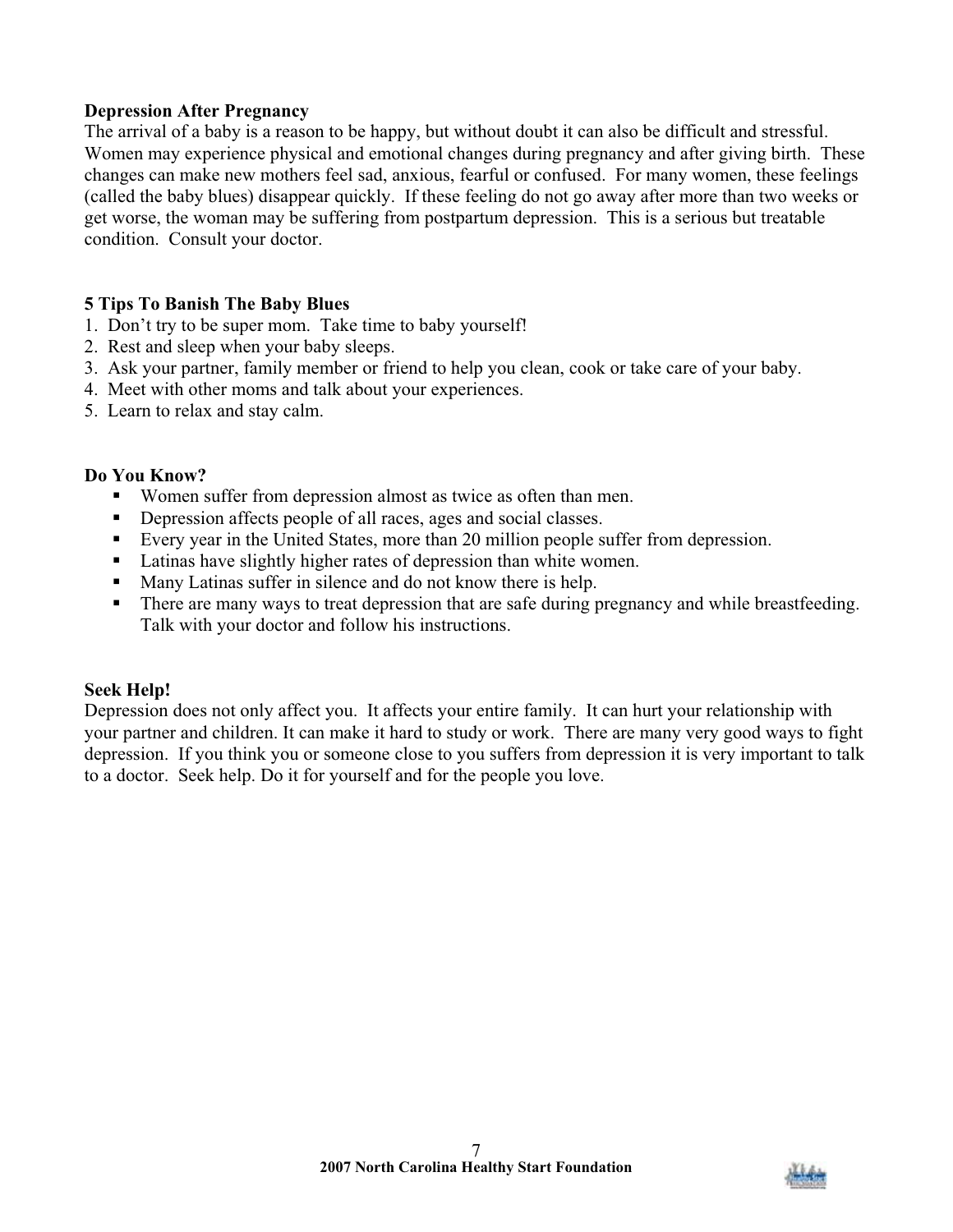# **Love Doesn't Hurt: Put A Stop To Domestic Violence**

 "Love is suffering" is a popular [Latino] belief. But the truth is that love should not hurt physically or emotionally. And we're not talking about love that leaves you with a broken heart, but rather about a real social problem, domestic violence.

It doesn't matter how old you are, your race, or your economical or educational level; domestic violence can happen within your family or with your partner. Domestic violence is the physical violence, psychological abuse (verbal) or sexual abuse of a person. No one deserves to be a victim of domestic violence. And you cannot feel responsible if it happens to you.

# **Are You A Victim Of Domestic Violence? Answer The Following Questions And Find Out**

| Does your partner                                                      |            |              |
|------------------------------------------------------------------------|------------|--------------|
| Threaten to harm you, your children, your family or pets?              | <b>Yes</b> | No.          |
| Threaten to report you to Immigration?                                 | <b>Yes</b> | No.          |
| Embarrass, insult or criticize you in public or in front of friends?   | Yes.       | No.          |
| Not let you talk to family and friends or not let you leave the house? | <b>Yes</b> | No.          |
| Push, hit, strangle, kick or slap you?                                 | <b>Yes</b> | No.          |
| Make you have sex when you don't want to?                              | <b>Yes</b> | $N_{\Omega}$ |

If you answered "yes" to one or more of these questions, you could be in an abusive relationship and in danger. You are not alone. One of every three women in the United States is a victim of domestic violence and many of them find a way out.

# **Find Help**

Call 911 if you have been attacked or feel like your life is in danger. Call the toll free National Domestic Violence Hotline 1-800-799-7233, 24 hours a day. Ask for help from a friend or close family member. Tell your doctor, nurse, social worker, minister or priest what is happening.

Remember there are many resources available in Spanish and it's OK to ask for help.

# **What happens at home stays at home?**

No Way! Domestic violence is a punishable crime in North Carolina. Speak out and report physical or psychological abuse.

# **Lend A Friend A Hand**

Do you think your friend or neighbor is a victim of domestic violence? Help her!

Learn all you can about domestic violence.

Find out about services available in your community.

Share what you know with your friend.

Listen to her if she wants to talk and don't judge her.

Offer to help her if she needs it (transportation, child care, money, etc.).

Call the police immediately if you think she is in danger.

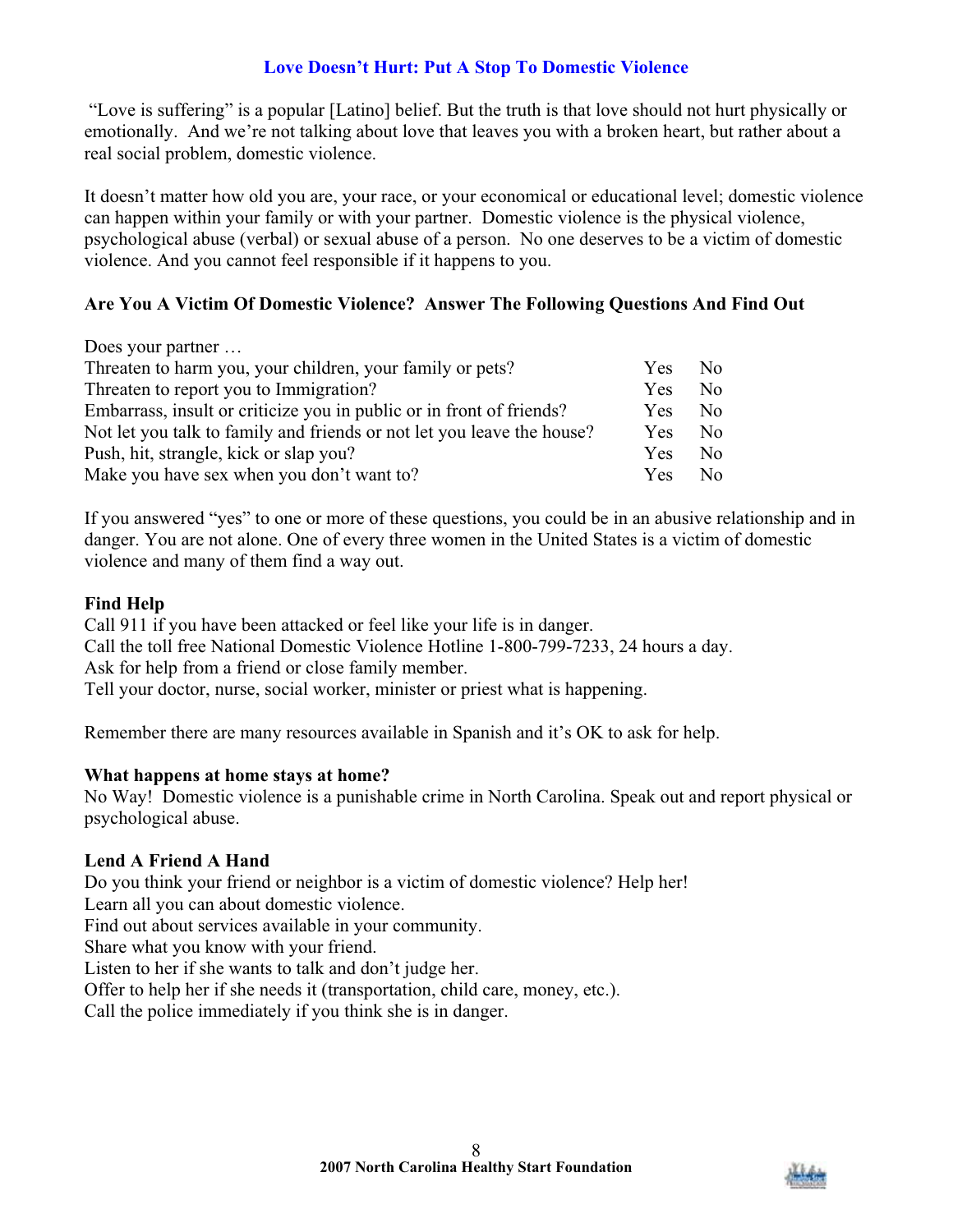# **Vaccinations Are Not Just For Kids**

Did you know that every year adults get sick, disabled or die from illnesses that could have been prevented with a vaccination? Vaccinations are not just for kids, they are for adults too. Talk to your doctor to find out which vaccinations you should get for your age, lifestyle or work, or call the toll free National Immunization Information Hotline 1-800-232-0233.

#### **Worth The Bother**

Getting a shot can give you goose bumps, but it is better to be safe than sorry. Vaccinations taken by injection or by mouth can be a bother but, without a doubt, they protect you from dangerous diseases. These diseases can cause blindness, deafness, breathing problems, brain damage and even death. So don't have doubts when it comes to rolling up your sleeves or opening your mouth wide when it's time to get your vaccinations.

## **The Vaccination Record: An Important Document**

Be sure to have your vaccination records and your children's records filled out and in a safe place. An up-to-date record is needed for most child care settings and schools, as well as for certain immigration procedures. If you do not have a record and cannot prove that you had your vaccinations, you may need to get vaccinated again. Receiving one additional dose of a vaccine will not hurt you. Ask your doctor about blood tests that can show if you have received certain vaccines.

#### **Vaccinations For Everyone**

*Babies* – Babies usually get their first vaccinations in the hospital after birth. Keep track of your baby's vaccinations and follow the vaccination schedule for your baby's first two years so that your child gets all of her vaccines on time. Breastfeeding does not interfere with the effectiveness of a vaccine. Even though breast milk protects your baby from certain illnesses, it does not protect against some very serious illnesses.

*Children and youth* – Children and young people need vaccinations before entering certain grades. Even universities ask for vaccination records.

*Adults* – You may need a booster for some vaccines like tetanus or pneumonia. Some vaccinations, like for the flu, are offered every year.

*Women* – If you are planning to get pregnant make sure you are up-to-date on all of your vaccinations, especially for chicken pox (varicella). Make sure your children are too, so they don't pass any illnesses on to you. Some vaccines are not recommended during pregnancy.

National Vaccination Program, CDC National Immunization Hotline 1-800-232-0233

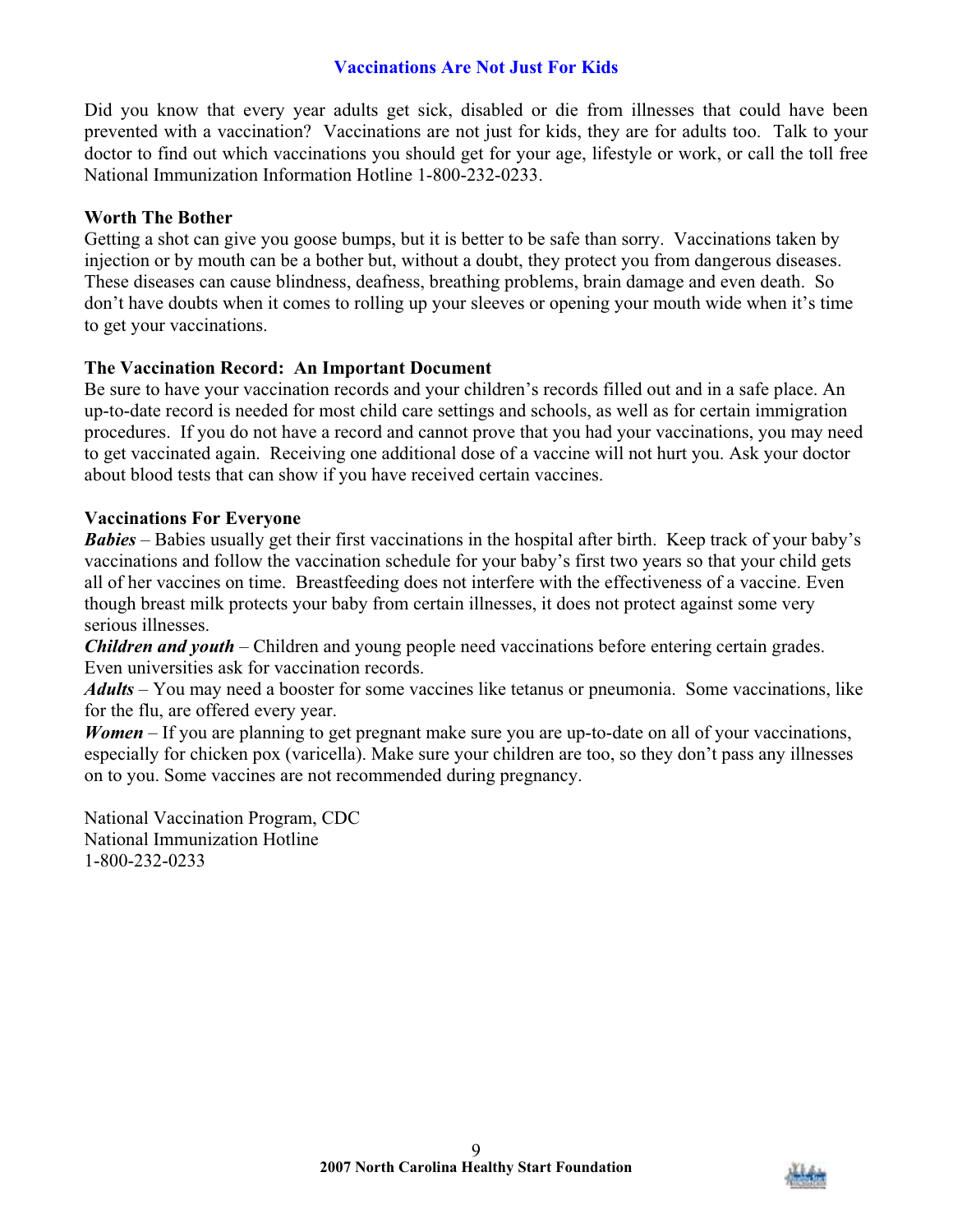# **Avoid Little Surprises: Plan Your Family**

## **Planning Your Family Is The Best!**

Do you dream of a family with lots of children? Or is one or two enough? The number of children and the length of time you want to wait between each pregnancy are very important things to consider. More than half of all pregnancies are unplanned and this lack of planning can be stressful and dangerous for you and your baby's health.

# **Choose The Contraceptive Method That Is Right For You**

Talk with your partner or parents and your doctor to decide on the right contraceptive method for you. Please don't just use what your best friend suggests unless your doctor prescribes it for you too. Someone else's method may not be right for you and could put you at risk for having an unplanned pregnancy or contracting a sexually transmitted infection (STI).

The following questions can help you decide on a contraceptive method that is right for you:

- How is your health in general?
- How often do you have sexual relations and with whom?
- Do you want to have children or do you not want to have any more children?
- How effective is the contraceptive method in preventing pregnancy?
- Will it protect you from sexually transmitted infections?
- What effects can it have on your body?
- Is it comfortable and does your partner like it?
- Is it easy to use and buy? How much does it cost?

# **Know Your Family Planning Options**

There are many types of contraceptive methods. All have advantages and disadvantages. You should talk openly with your doctor. Ask plenty of questions so you choose the method that's right for you. Ask her to explain clearly how it works, its risks and how to use it. Remember, it only works when used correctly.

A woman gets pregnant when an egg from one of her ovaries and sperm from a man's semen come together (join). Sperm that comes out of the man's penis enters a woman's body through her vagina. When the sperm and egg join, it attaches to the uterus and forms a new human being or baby.

# **How Much Time Should You Wait Before Having Another Child?**

Doctors recommend you wait **at least two years** before becoming pregnant again. Having pregnancies very close together puts you at risk of having a premature birth or a baby that is very small. Your health also suffers and you could develop anemia, blood pressure problems or gestational diabetes. Waiting the recommended time before having your next baby gives the baby you have now all the individual attention she needs. In addition, your family can recuperate economically from the costs that come with a new baby before having another one.

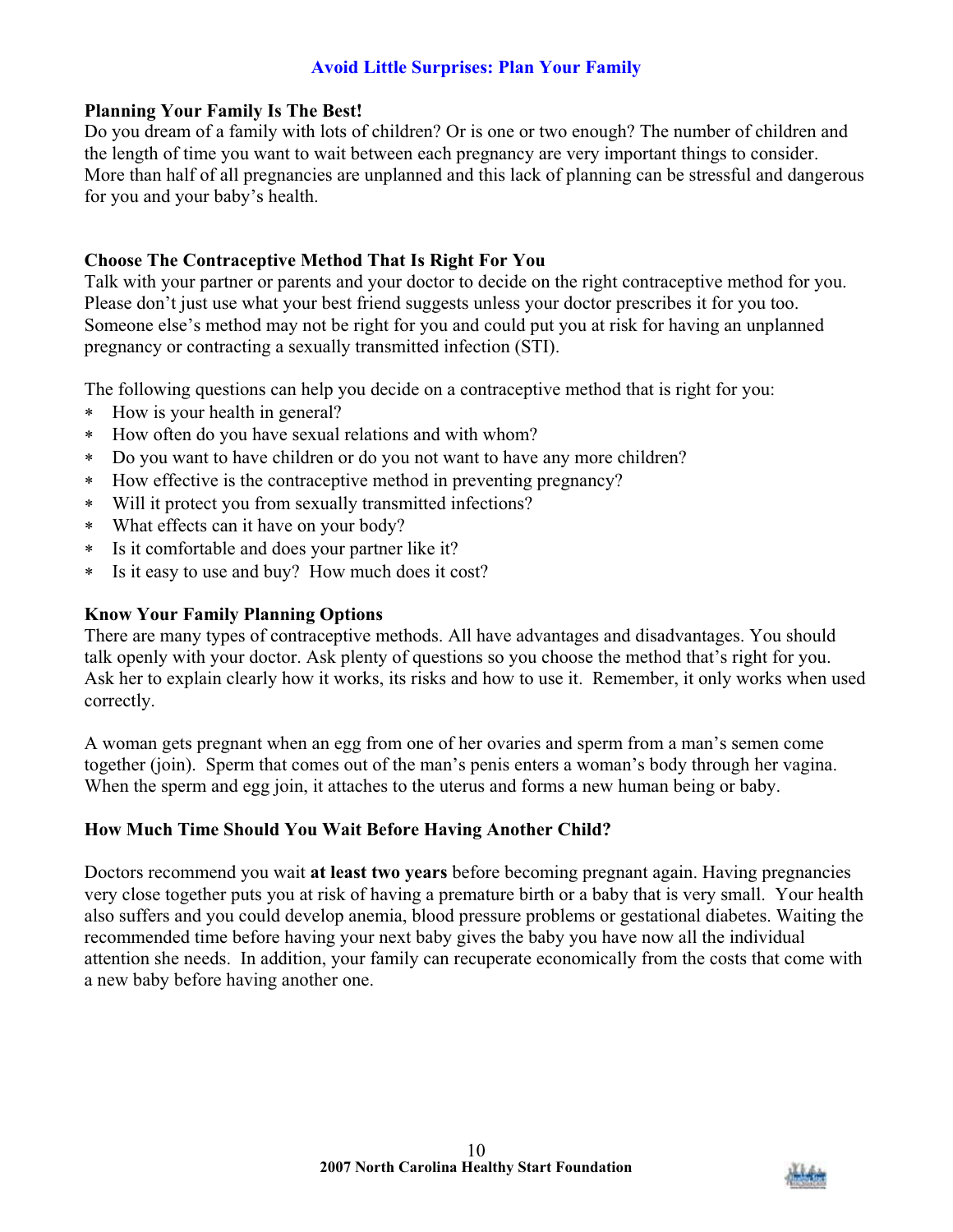| <b>Method</b>                                                                      | <b>How it works</b>                                                                                         | <b>Chances of NOT getting pregnant</b>                                     |
|------------------------------------------------------------------------------------|-------------------------------------------------------------------------------------------------------------|----------------------------------------------------------------------------|
| Abstinence<br>(Not having sex)                                                     | No sperm enters the vagina.                                                                                 | $100\%$ effective<br>Only sure way not to become pregnant<br>Prevents STDs |
| Pill, Patch,<br>Vaginal Ring (Nuva Ring),<br><b>Injection (Depo Provera)</b>       | Stops ovaries from producing eggs.                                                                          | Very Effective                                                             |
| <b>Intrauterine Device (IUD)</b>                                                   | Doctor puts it inside the uterus to stop<br>sperm from joining with the egg.                                | Very Effective                                                             |
| <b>Condoms</b><br>(Male and female)                                                | Fits over the penis or in the vagina. Keeps<br>egg and sperm from mixing.                                   | Moderately effective if used correctly<br>Prevents STDs                    |
| Diaphragm                                                                          | A small cup covers the opening of the<br>uterus to stop sperm from entering. Use it<br>with cream or jelly. | Moderately effective                                                       |
| <b>Spermicides</b><br>(Foams, jellies or suppositories)                            | When placed inside the vagina before<br>having sex, it kills sperm.                                         | Not very effective                                                         |
| <b>Sterilization</b><br>(Cuts the fallopian tubes in women or<br>vasectomy in men) | Permanent operation makes men or women<br>unable to have children. Blocks the release<br>of sperm or eggs.  | Very effective                                                             |

\*Only abstinence and condoms can protect you from sexually transmitted infections.

# **My Partner Will Take Care Of Me: Pulling Out (Withdrawal) Method**

Often, Latinas trust that the man will "take care of me" by pulling his penis out of her vagina just before ejaculation. They call this the "pulling out method" or "withdrawal." It is not very effective in preventing pregnancy or protecting you against sexually transmitted infection. If you don't want to become pregnant, make sure you're in charge when it comes to using contraceptives.

# **The Calendar Method: Russian Roulette**

Knowing which days you can become pregnant and which days you can't (fertile and infertile days) is not a very effective method in preventing pregnancy. It is even harder to use the calendar (natural) method if your menstrual cycles are irregular. Instead of playing Russian roulette and running the risk of becoming pregnant or contracting a sexually transmitted infection, speak with your doctor and find a method that protects you.

# **The Morning After Pill Or The Emergency Contraceptive Pill**

This is not a method of contraception but it does prevent you from becoming pregnant after you've had unprotected sex. The pill can be taken before or up to five days after having sex. This pill prevents the ovaries from releasing an egg, its fertilization or prevents the implantation of the fertilized egg in the uterus.

# **Start Planning Today!**

How many children would you like to have? How many years would you like between them? How will you prevent yourself from becoming pregnant and getting an STI?

REMEMBER that you can become pregnant while you are breastfeeding or immediately after having a baby. There are many safe and effective contraceptive methods for mothers who nurse. Talk with your doctor! If you decide you don't like the contraceptive method that you chose, before you stop using it, talk with your doctor and have her recommend another kind.

# **The Safe Surrender Law: For Women In Crisis**

North Carolina law allows a woman who has given birth to an unwanted baby to surrender the baby legally, and without questions, to a responsible adult within the first seven days after birth. For more information call 1-800-367-2229.

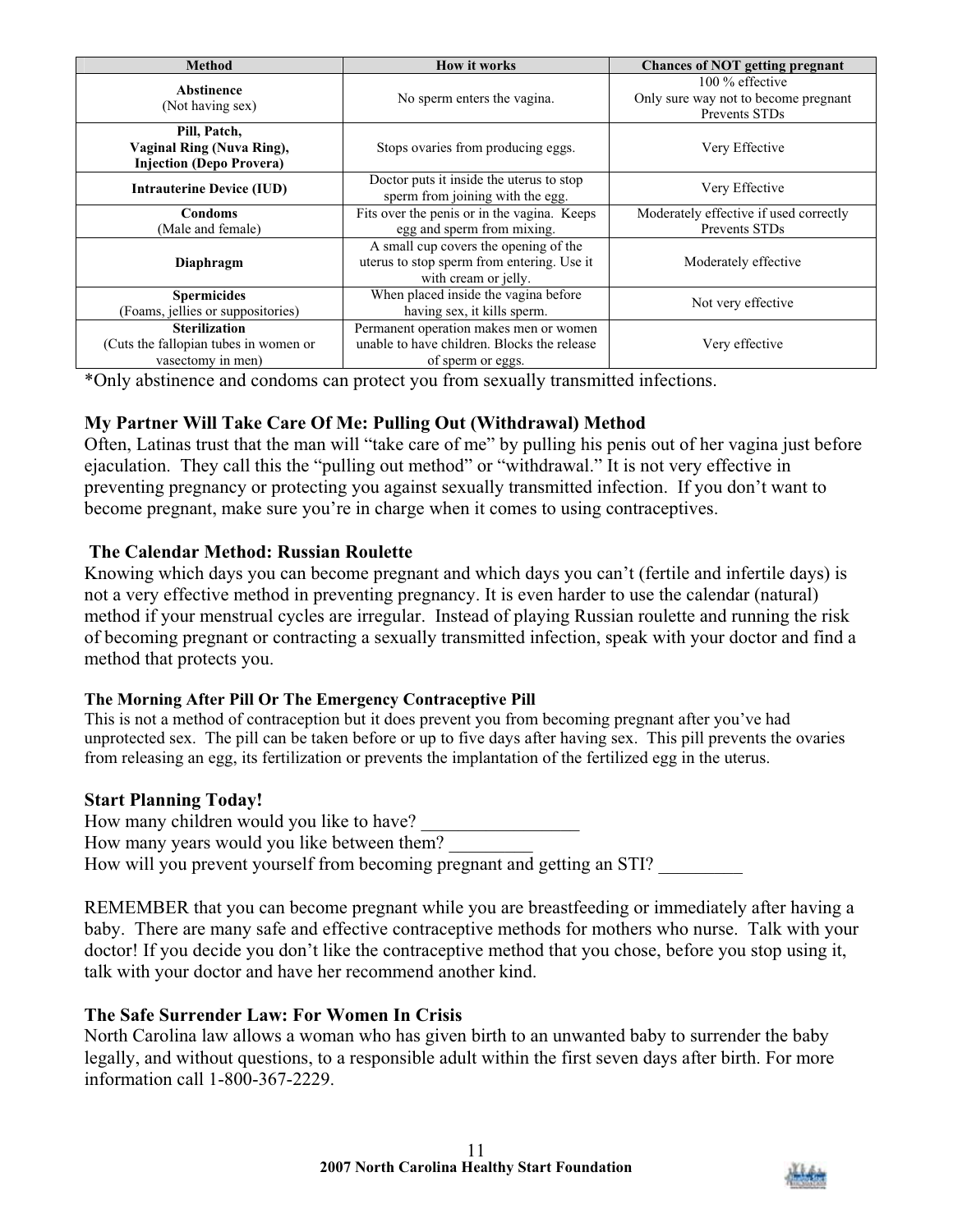# **Don't Be A Victim Of HIV And Sexually Transmitted Infections**

# **Did You Know That HIV And AIDS Are Not The Same Thing?**

There is a difference between being infected with HIV (human immunodeficiency virus) and having AIDS (acquired immunodeficiency syndrome). AIDS is a condition caused by the HIV virus. A person has AIDS when her body cannot protect itself from the infections caused by HIV. HIV is a virus like the one that causes the flu or colds. Someone can be infected with HIV without knowing it, and without having any symptoms of AIDS.

## **How Is HIV Spread?**

HIV is spread through vaginal fluids (woman), semen (man), blood-to-blood contact, by sharing needles and from a pregnant woman to her fetus or newborn.

You cannot catch HIV by breathing the same air as someone with HIV, shaking hands, through sneezes, kisses on the cheek or coughs. You cannot catch it by sharing silverware, cups or plates with someone who is infected. You also cannot catch it through insect bites or by using public pools or restrooms.

Sexually transmitted infections (STIs) are common and are transmitted through sexual contact, and skinto-skin contact with infected private parts (sexual organs). There are more than 20 types of sexually transmitted infections which affect more than 13 million men and women in the United States. Fortunately, the majority are treatable.

## **What are the symptoms of sexually transmitted infections**?

Sometimes there are no symptoms, but if you have any of the following symptoms, talk with your doctor so he can test you:

- Burning or pus on the (private parts) sexual organs or around the vagina
- Mucus or unusual vaginal smell
- Unusual vaginal bleeding not associated with your period
- Pain during sex, urination or in the pelvic area (the area between the belly button and sexual organs)
- Pain in the groin (the area near the sexual organs)
- $\bullet$  Sore throat in people who have oral sex
- Pain in the anus in people who have anal sex
- Sores called chancres (red sores that don't hurt) on the sexual organs, anus, tongue or throat **Symptoms can appear after several weeks, months, or even years.**

# **12 Tips To Protect Yourself Against Sexually Transmitted Infections (STIs) and HIV:**

- 1. Get tested for HIV and other STIs, and ask your partner to get tested too.
- 2. Decide how you want to protect yourself before having sex, and stick with it.
- 3. Talk with your partner about how to have safe sex.
- 4. Don't have sex without protection.
- 5. Make sure your partner uses the condom correctly.
- 6. Maintain a faithful sexual relationship with one partner who is not infected.
- 7. Avoid sexual contact with infected people.
- 8. Don't kiss anyone who has sores or blisters on the lips or mouth.
- 9. Don't use unsterilized needles or syringes.
- 10. Don't lose control alcohol and drugs can cause you to make the wrong decisions.
- 11. Avoid contact with another person's blood.
- 12. Don't have sexual relations. Abstinence is the only method that is 100% effective in protecting you.

**Your Health, Your Body – Take Care Of It!**

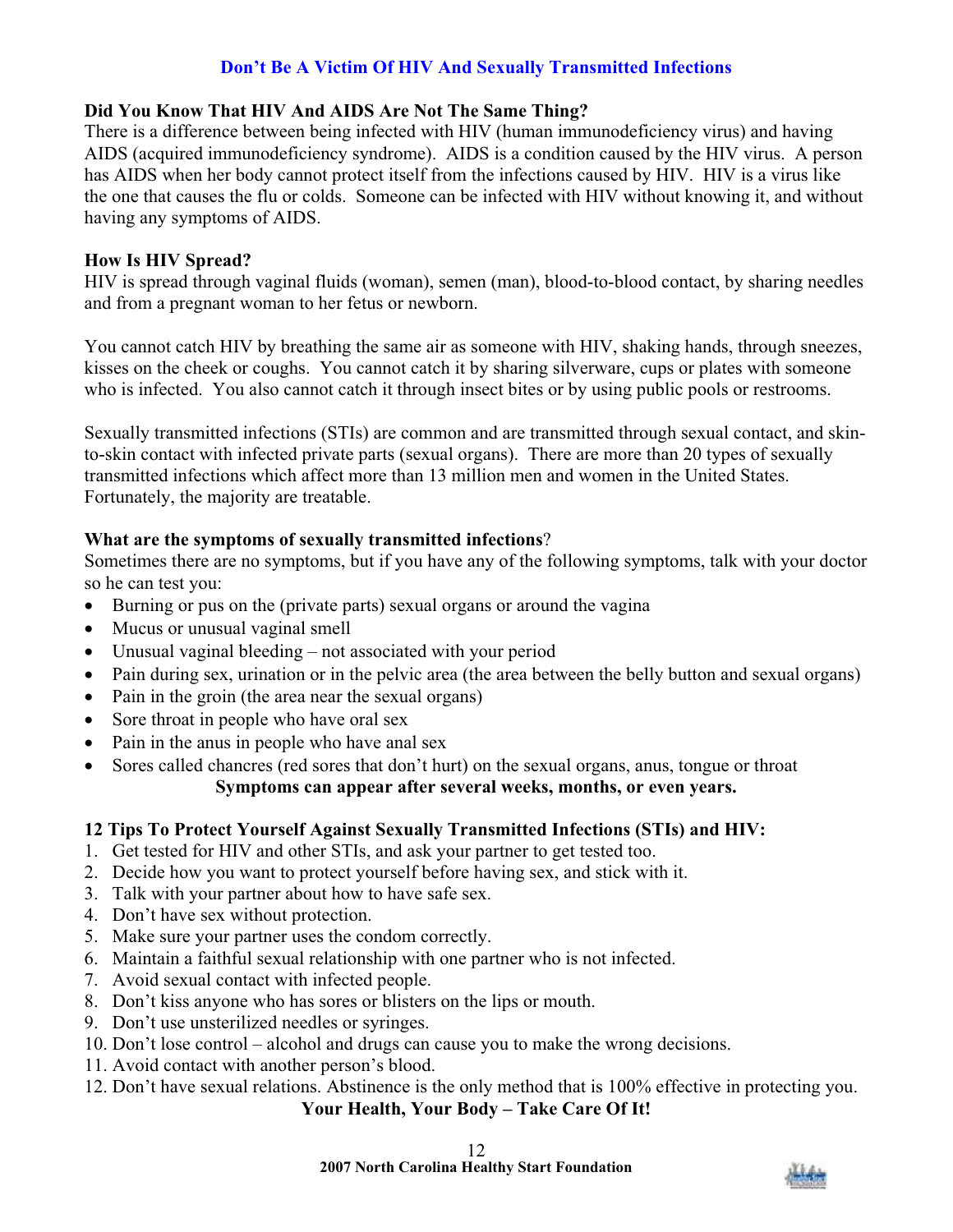## **Condoms – Your Best Life Saver!**

Aside from not having sexual relations (abstinence), condoms are your best bet for taking care of your health and even saving your life. Remember that condoms are not 100% effective and that sometimes they break, so it's important to learn how to use them correctly. Lamb skin condoms do not protect you, so always buy latex condoms. You do not need a prescription to buy condoms and you can find them in any pharmacy or get them for free at your local public health department.

| <b>Sexually Transmitted</b><br><b>Infection</b> | <b>Symptoms in Women</b>                                                                                                                                                                 | <b>Consequences</b>                                                                                                              |
|-------------------------------------------------|------------------------------------------------------------------------------------------------------------------------------------------------------------------------------------------|----------------------------------------------------------------------------------------------------------------------------------|
| Chlamydia                                       | Thick vaginal discharge, bleeding between<br>periods, burning during urination, need to<br>urinate frequently. Pain in the abdomen or<br>stomach, and sometimes accompanied by<br>fever. | If not treated, it can cause infertility (not<br>able to have children). Can be cured<br>with antibiotics.                       |
| Gonorrhea                                       | Heavy, yellow vaginal discharge, bleeding<br>between periods, abdominal pain or cramps.<br>Sometimes there are no symptoms.                                                              | Sterility. Heart problems, inflammation<br>in the brain, blood vessels and sexual<br>organs. Treated with antibiotics.           |
| Hepatitis B                                     | Fever, headache or muscle pains, vomiting,<br>diarrhea.                                                                                                                                  | Causes serious liver problems. Doesn't<br>have a cure, but there is treatment.<br>There is a vaccine to prevent hepatitis.       |
| Herpes                                          | Sometime there are not symptoms, but the<br>virus is contagious. Sores in the vagina,<br>mouth or anus.                                                                                  | If not treated, it can damage the brain or<br>nervous system. The virus can't be<br>cured but the symptoms can be<br>controlled. |
| Syphilis                                        | Sores that don't hurt in the vagina, mouth or<br>anus. Muscle pains, headache or sore throat.<br>Swollen glands.                                                                         | Blindness, brain damage or damage to<br>the nervous system. Syphilis can be<br>cured with antibiotics.                           |
| HPV - Human Papilloma Virus<br>or Genital Warts | Usually there are no symptoms. Sometimes<br>there are genital warts.                                                                                                                     | Cervical cancer. Can be detected early<br>through regular cervical exams (Pap<br>test).                                          |

#### **Common Sexually Transmitted Infections**

| <b>Reproductive Tract Infections</b> | <b>Symptoms</b>                                | <b>Treatment</b>                         |
|--------------------------------------|------------------------------------------------|------------------------------------------|
|                                      | White vaginal discharge, (whitish - like       | Treated with antibiotics.                |
| Vaginitis                            | cottage cheese) and bad odor. Itching or       |                                          |
|                                      | burning during urination.                      |                                          |
|                                      | White vaginal fluid, like cottage cheese, pain | You take a pill and apply a cream or use |
| Candida – Yeast Infection            | during urination or sexual relations. Itching  | a vaginal fungicide suppository (to kill |
|                                      | and burning in the vaginal area.               | the fungus).                             |
|                                      | Frequent need to urinate, cloudy or reddish    | Treated with antibiotics.                |
| Urinary Infection                    | urine or having a bad smell.                   |                                          |

**Because of the anatomy of the female body, women get more urinary infections than men.** 

If you are pregnant and have symptoms of a sexually transmitted infection you should talk with your doctor immediately. Don't put your baby's health and life at risk.

If you think you have a sexually transmitted infection, talk with your doctor immediately. The sooner the infection is treated, the better your chances are of avoiding serious consequences.

## **For more information call the National Hotline for Sexually Transmitted Diseases: 1-800-227-8922 (free and confidential) or visit www.quierosaber.org**

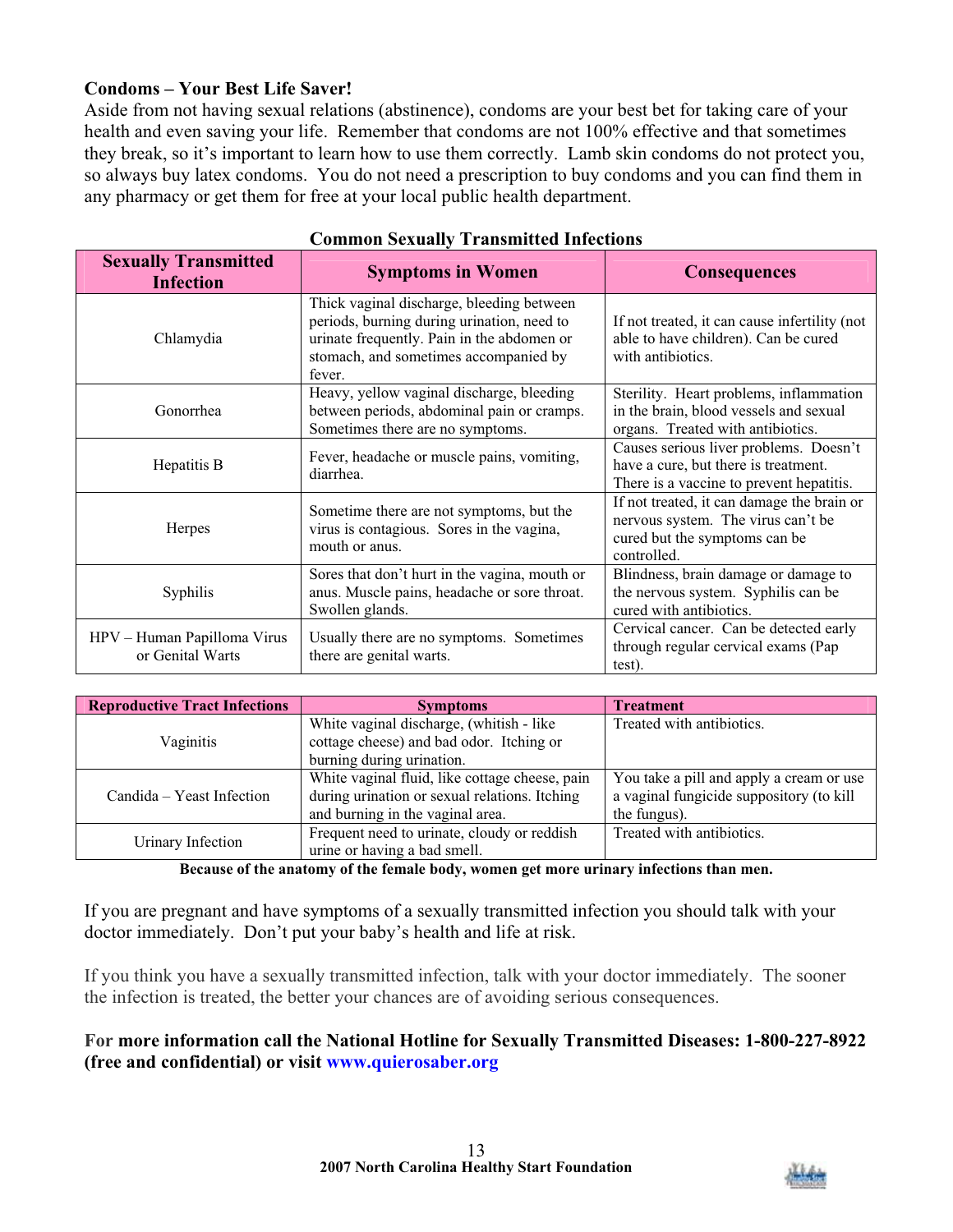# **Cervical Cancer: A Problem for Latinas**

Sometimes there are no symptoms of cervical cancer until it has reached an advanced stage. This is why it is important for all women – from the time they begin to have sexual relations or turn 18 years of age – to have a Pap Smear every year. A Pap Test is a test a health professional performs to detect cervical cancer.

#### *Latinas have the highest rate of cervical cancer compared to women of other races.*

## **Pap Smear: A Test That Can Save Your Life**

- $\blacksquare$  It is fast, simple and doesn't hurt
- It doesn't affect your virginity
- It reduces your risk of dying of cervical cancer
- You can have it done at your Department of Public Health or community clinic
- Have it done even if you don't have health insurance. The test could be free or low-cost.

It doesn't matter if you have had sex with one man, several men, or have never had sex, a Pap test every year is the only way to detect cervical cancer early.

Become informed and don't be afraid to get tested.

The majority of cervical cancer cases are caused by the Human Papilloma Virus. There is a new vaccine to prevent the virus in girls and young women. Talk to your doctor about the HPV vaccine.

To get more information call 1-800-6327 (1-800-4-CANCER), visit www.cancer.gov or talk with your doctor.

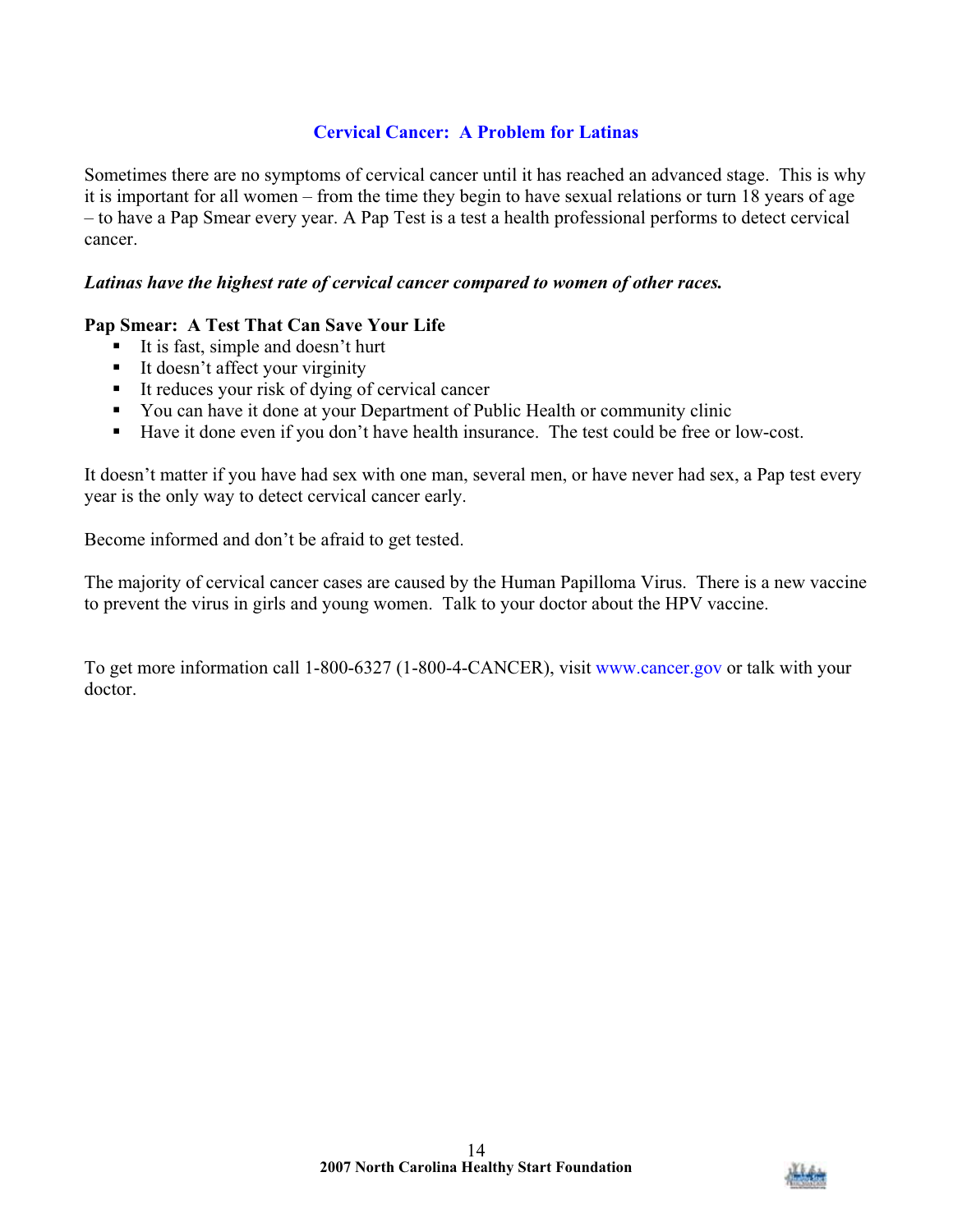# **7 Questions That You Didn't Dare Ask About Breast Cancer**

#### **1. Can breast cancer be fatal?**

Yes. Fortunately, if the cancer is detected early through self-exam, clinical exam or mammogram it can be treated and often cured. There are many treatment options including hormone and drug (biological) therapy, radiation, chemotherapy and surgery. After treatment, many women lead happy and healthy lives.

# **2. Why is breast cancer one of the leading causes of death among Latinas?**

The good news is that breast cancer is less common among Latinas than among African-Americans or Caucasians. Sadly, it is often diagnosed late, when the tumors are much larger and more difficult to treat.

#### **3. Who can get breast cancer?**

Any woman. Women with a close family member who has had breast cancer and older women are at higher risk. But the truth is that simply being a woman is a risk factor. All women are at risk for breast cancer, even women who have breastfed their babies.

## **4. What can I do to detect breast cancer early?**

- Do a breast self-exam every month.
- Ask your doctor to examine your breasts once a year.
- All women staring at age 40 should get a mammogram every one or two years.
- If you are younger than 40 and have a family history of breast cancer, talk with your doctor.

## **5. How do I conduct a self-exam and what are the warning signs?**

Every month after your period look at your naked breasts in front of a mirror. Place one arm behind your head and pat the breast of the raised arm to check how it feels. Switch arms and check your other breast. Look for a change in the size or shape, a hard lump, swollenness, color change or redness of the skin, dimples, itchiness, pain, dry skin, rash, or something coming out of your nipple. If you find any of these, make an appointment with your doctor immediately. Do a self-exam even if you are breastfeeding.

#### **6. What is a mammogram?**

A mammogram is an X-ray of the breasts. It detects changes in your breasts that you and your doctor cannot feel. It only lasts a few minutes. A mammogram does not block milk ducts, so it is safe for women who plan to have children in the future and women who are breastfeeding.

#### **7. Where can I get more information?**

To learn more about how to prevent breast cancer, treatment options and exams, call the Cancer Information Service at 1-800-4-CANCER (1-800-422-6237). If you do not have insurance ask about free exams or financial assistance.

A breast self-exam can save your life – give yourself one every month

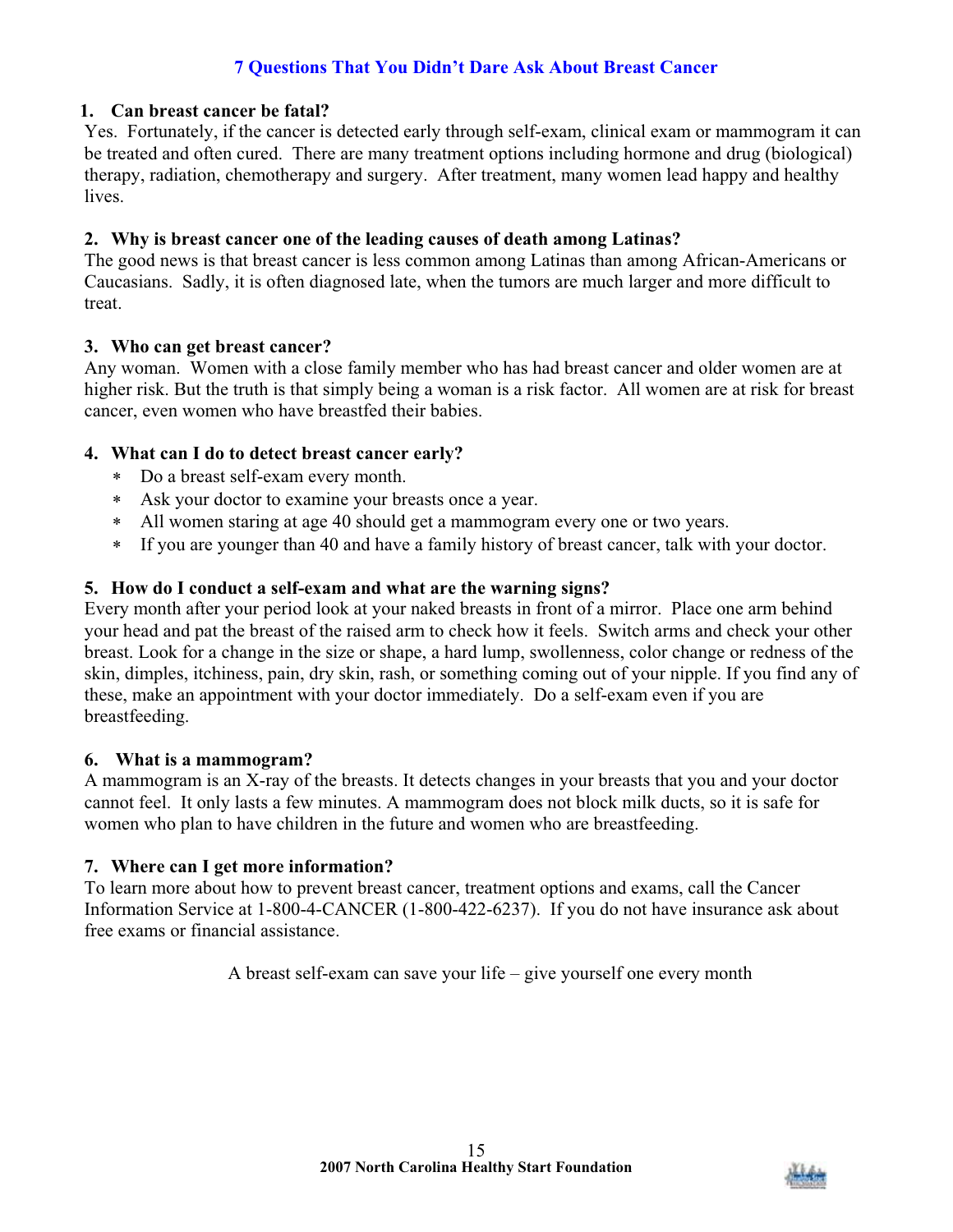# **A Mother's Best Gift: Breast Milk**

The best gift for a newborn is mother's milk. It is the perfect food for a growing baby during its first months. Breastfed babies have less gas, constipation, diarrhea and infections. They also are less likely to develop allergies, asthma and obesity. Mother's milk is free and convenient. You don't have to warm it or wash bottles. Breastfeeding also helps create a strong bond between mother and baby. Another benefit is that mothers who breastfeed may lose weight more rapidly and reduce their risks of developing breast and ovarian cancer.

*Artificial milk does not give your baby all the nutrients and protection of breast milk.*

# **Learn to Nurse Like An Expert**

- 1. Request that your baby be put to breast right after delivery and ask if they have a lactation consultant or breastfeeding counselor at the hospital. She can show you how to nurse and answer your questions.
- 2. Have patience and don't rush you and your baby are learning together.
- 3. Drink more water you should be well hydrated. It is best if you limit the amount of caffeine you consume to 2 or 3 cups a day (coffee, soda, tea or chocolate).
- 4. Maintain a healthy diet, rich in fruits and vegetables.
- 5. Avoid alcohol it can affect your baby's development.
- 6. Don't smoke, or allow others to smoke near your baby. Nicotine irritates your baby and secondhand smoke increases the risk of crib death.
- 7. Don't take medications without talking to your doctor
- 8. Return your baby to her crib or bassinet after nursing at night to reduce the risk of crib death.
- 9. Talk to your doctor or WIC counselor if your breasts are tender or hurt.
- 10. Learn how to hand express breast milk or use a manual or electric breast pumps before returning to work. Your WIC program staff can teach you.
- 11. Try to rest as much as possible.
- 12. Choose a peaceful place to nurse. Relax and enjoy your baby.

The American Pediatrics Academy recommends breastfeeding for at least for 12 months.

# **5 Misconceptions About Nursing**

- 1. **Myth:** Nursing frequently reduces milk production.
	- **Fact:** The more you nurse, the more milk you produce. Nurse your baby whenever she wants.
- 2. **Myth:** Drinking beer helps you produce more milk **Fact:** Too much alcohol is not good for you and your baby. Beer doesn't help to produce more milk but nursing more often will.
- 3. **Myth:** Women with small breasts do not produce enough milk to nurse a baby. **Fact:** Breast size is not important. A healthy diet and frequent breastfeeding are important.
- 4. **Myth:** You can't get pregnant while you are nursing. Fact: Nursing is not a contraceptive. Even though breastfeeding can decrease or stop your period, many women become pregnant while breastfeeding. If you do not want to become pregnant, ask your doctor to prescribe a contraceptive method that is safe while nursing.
- 5. **Myth:** My baby doesn't get full and wants to breastfeed every two hours. **Fact:** It is normal for babies to breastfeed every 2 hours. If it is tiring, you can pump breast milk into a bottle and ask someone to feed her. Make sure that your baby is breastfeeding well before you introduce the bottle.

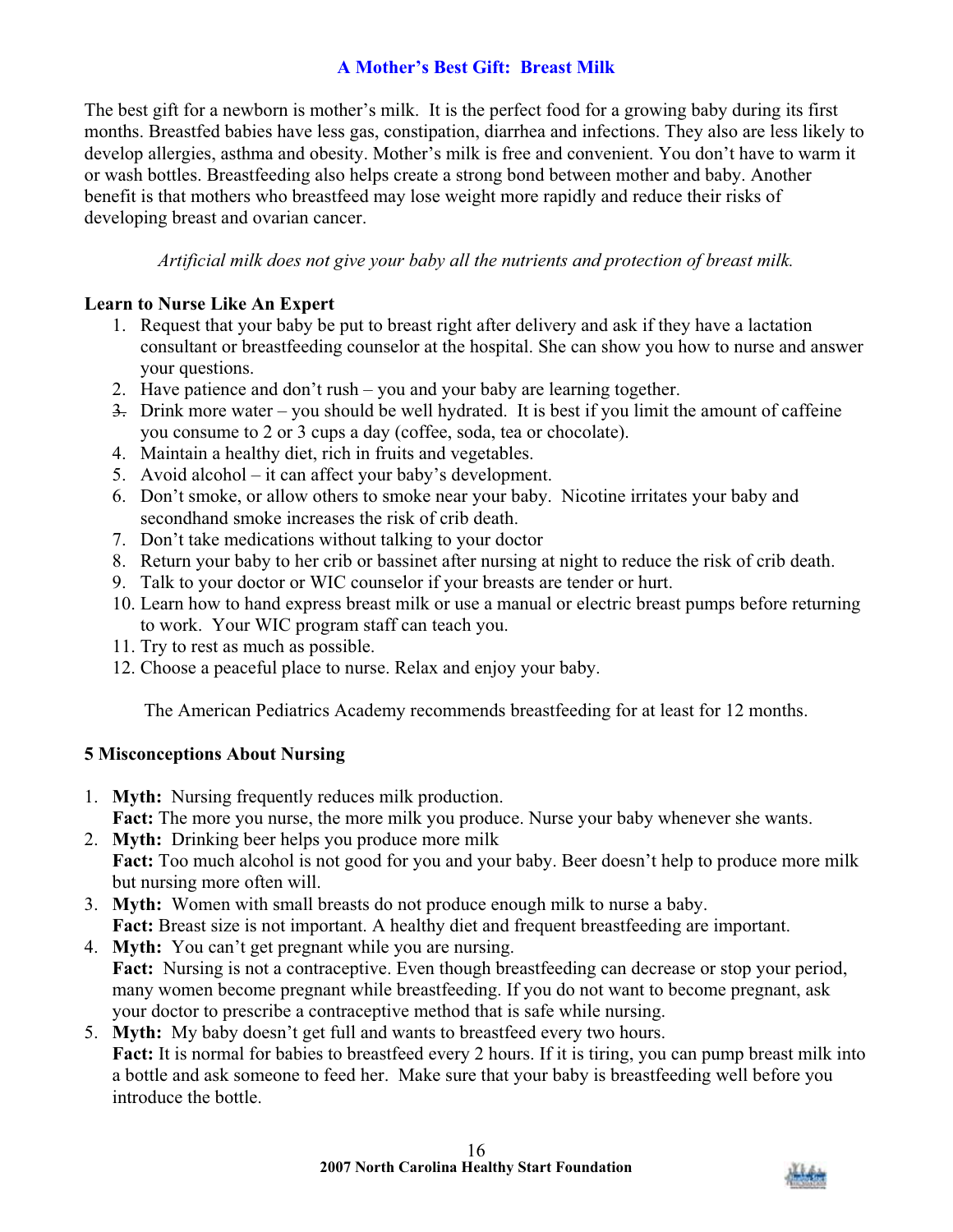# **Your Teeth Are Talking: Listen!**

Taking care of your teeth is a step in the right direction toward good health. Your teeth say a lot about how you care for yourself. So listen to them. Brush your teeth every day to protect them from cavities, periodontal disease (gum disease) and bad breath. Make sure your smile says something good about you!

# **Smile And Show Those Teeth! Advice For A Healthy Mouth:**

- 1. Brush your teeth for at least 2 minutes, twice a day with fluoride toothpaste.
- 2. Use a toothbrush with soft bristles. Brush all your teeth and your tongue.
- 3. Use dental floss every day to get rid of the food that gets stuck between your teeth.
- 4. Don't smoke. Smoking and tobacco can cause gum problems and mouth cancer.
- 5. Visit your dentist every 6 months for a cleaning and to make sure you don't have any problems.
- 6. Make an appointment with your doctor right away if you have a toothache or bleeding gums. Don't delay!
- 7. Let your dentist know if you are pregnant so she can protect you from the X-rays.

# **Take Care Of Your Teeth Today And Reduce Your Chances Of Dental Problems Later**

## **Keep Your Mouth Healthy During Pregnancy**

During pregnancy, hormonal changes and poor care of your teeth make you more likely to develop peridontonitis (inflammation or bleeding of the gums). This can cause your baby to be born too soon or too small to be healthy.

#### **How To Use Dental Floss**

- 1. Cut off a long enough piece (40 to 60 cm.).
- 2. Wind the ends of the floss around the index fingers of both hands and pull firmly.
- 3. Gently press the floss from top to bottom between the teeth forming a "C" and gently touching the gums.
- 4. Use another part of the floss every time you clean a new space.
- 5. Floss every day to clean the places your toothbrush can't reach and avoid gum disease.

# **When To Toss Your Toothbrush? The American Dental Association Recommends You Throw Away Your Toothbrush Every 3 Or 4 Months**